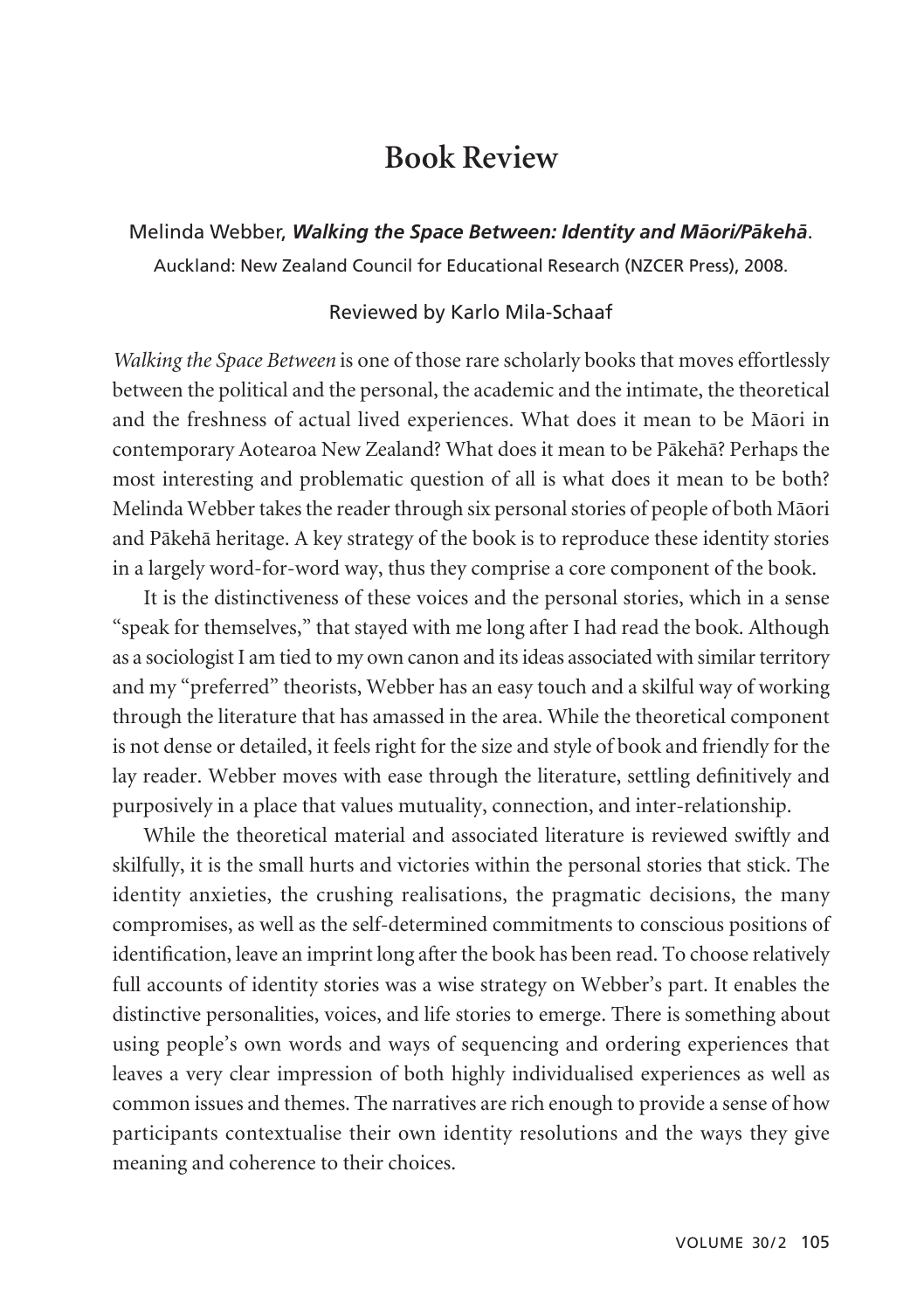The narratives are foreshadowed by Webber's own lived experience and personal story as a person of Päkehä and Mäori descent. Her own identity story begins the book and frames all that is to follow without forcing it to walk the fine line of her particular lived experience. The personal stories that follow emerge from quality conversations with Webber, who as first audience was able to create conditions of comfort and openness so that people could talk freely and intimately about their own experiences.

Webber is unapologetically present in the text without appearing intrusive, but is clear about and conscious of her own position and the way the material ought to be organised. Her personal positioning was reassuring to me as a reader. I did not feel that I was reading anything held at arm's length, feigning objectivity, or that it was interpreted in a manner that was out of kilter with what was said or felt. The book feels tight. The issues feel nailed, although deliberately unresolved where complexity and what Appadurai (1991) calls the "woof of human motion" do not allow simple or static resolutions. Webber does not miss a beat. Importantly, while it is clear that she is aware of the issues in an almost inside-out kind of way, she creates space for the contradictory to be present alongside the common refrains.

Webber names the themes that emerge elegantly, writing of maintaining borders, building bridges, and naming self. The whole book in a sense is a project of naming self, naming something that transcends the binaries between Mäori and Päkehä, the lived experiences and embodiments which trouble influential ethnic categories that seek to "same" and "other" us, connect and divide, and culturally organise New Zealand both on the ground and in our imaginations.

The blurb on the back of the book points out that at least one in ten of us now identifies with more than one ethnic group. What does it mean to be Mäori and Päkehä in Aotearoa New Zealand today? As one participant put it, for him being Päkehä meant the opposite of being Mäori. We do live in a country where much societal discourse (particularly in the media) tends to polarise Mäori and Päkehä as separate interest groups that are often politicised and presented as oppositional and exclusive. Therefore, to write and speak openly about the experiences of being both is threatening. It is threatening in the way it disrupts powerful binaries that culturally organise much of who and what we are as a nation. In many ways, we rely on these binaries to inform our beliefs about the nature of our (ethnic) self and the (ethnic) other. The penalties associated with disrupting these well-established polarities—to confuse the matter, to mix it up, by being both (or to playfully misquote Shakespeare, to be and not to be), at the same time, in the same body—is a large part of the focus of the book.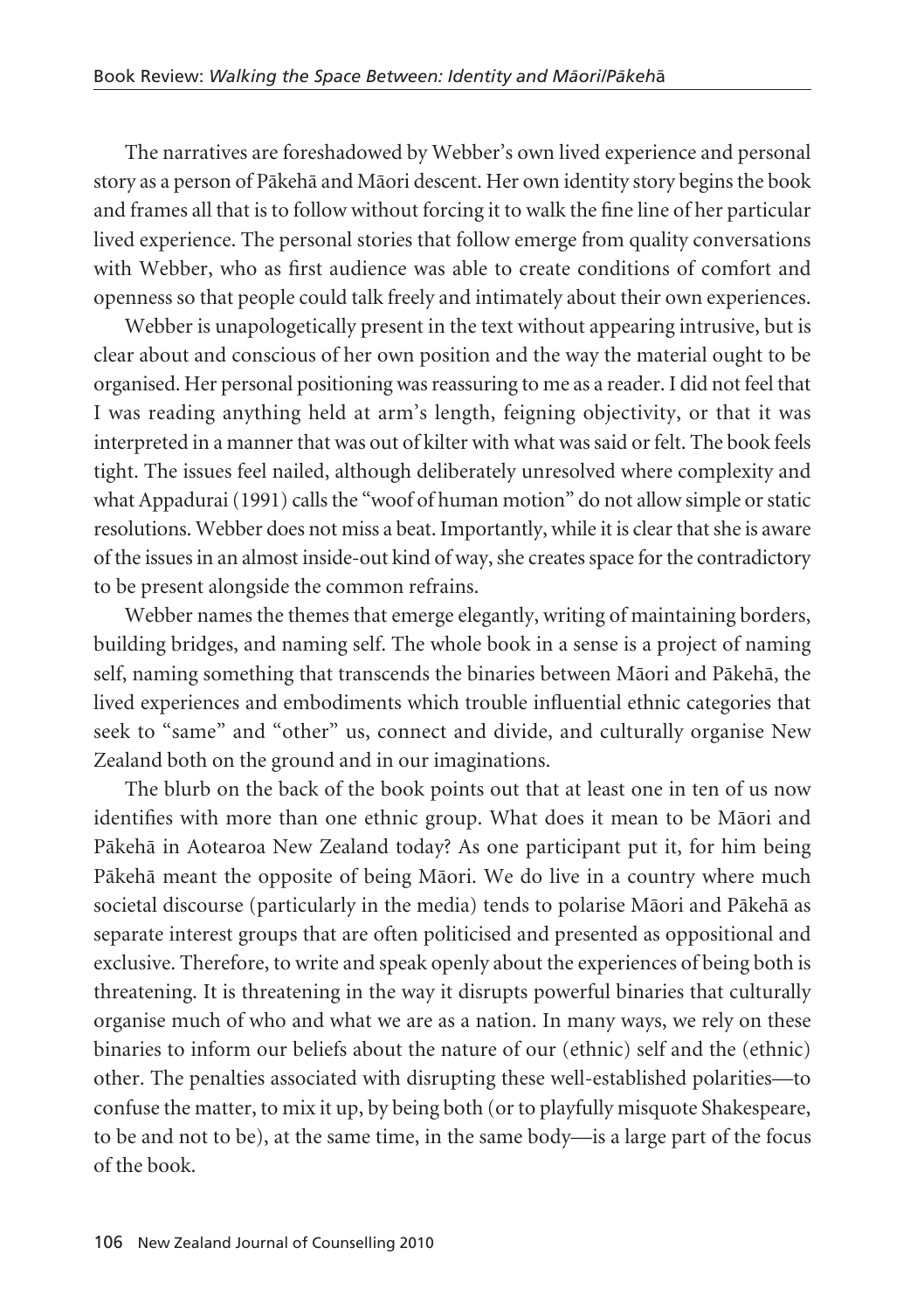In many ways this makes it an important book, more important than it might at first seem. The subject and language of half-castes, miscegenation, hybridity, and race-mixing has had a long history of being taboo, shrouded in silences, with few terms considered appropriate for current usage. Webber nominates hybridity, believing it capable of explaining the unique position of those who are of Mäori and Päkehä descent in Aotearoa today. However, it is worth noting that five of her six participants identified themselves solely as Mäori, and only one identified in an openly hybrid or hyphenated kind of way. Still, even as I write the seemingly definitive and singular category, "solely Mäori," I am aware of the mixture of experiences, emotions, and descent lines that sit under this umbrella term. My acute awareness of this is in part due to Webber's skilful exposé of the complicated and entangled experiences that can lead to this identification. If Webber's aim is to render what it means to identify as Mäori as more complex, then she succeeds, even though I did not come away completely convinced that hybridity would serve as the term of choice to capture this. However, I acknowledge that semantics are a very small part of a very rich subject area.

It becomes increasingly clear that identifications as Mäori involve complex and changing negotiations of self with many others. The politics of authenticity rears its head early on in the book: "Who is a real Mäori?" What are the repercussions, should you operate in ways that divert from salient ethnic markers? What is to become of the person who confounds the ethnic categories and must walk the thin line between essentialist identities and separate ethnic projects? Many decades after "race" has been scientifically discredited, the pervasive and enduring significance of phenotype and biological appearance is clear. While ethnic identities are supposedly more about choice these days, Judith Butler's (1995) observation that identity carries the burden of recognition holds true.

While many of the participants might choose to identify as Mäori, their "Päkehälooking" appearances meant that in many cases, they were not identified back. Many also pointed to the rigid range of ethnic markers which were considered to be authentic indicators of being Mäori, in particular te reo and the ability to speak the Mäori language fluently. Many had to manage the consequences of what it meant to be different, or to be outside the range. As one participant said, "I don't fit into that stereotypical Mäori mold."

To break the mold, blur the boundaries, to render the stereotype as the impoverished and unimaginative image it really is, means challenging some powerful and pervasive ideas about what it means to be Mäori and what it means to be Päkehä. At its most raw, this is a dynamic of who is in, and who is out, and the largely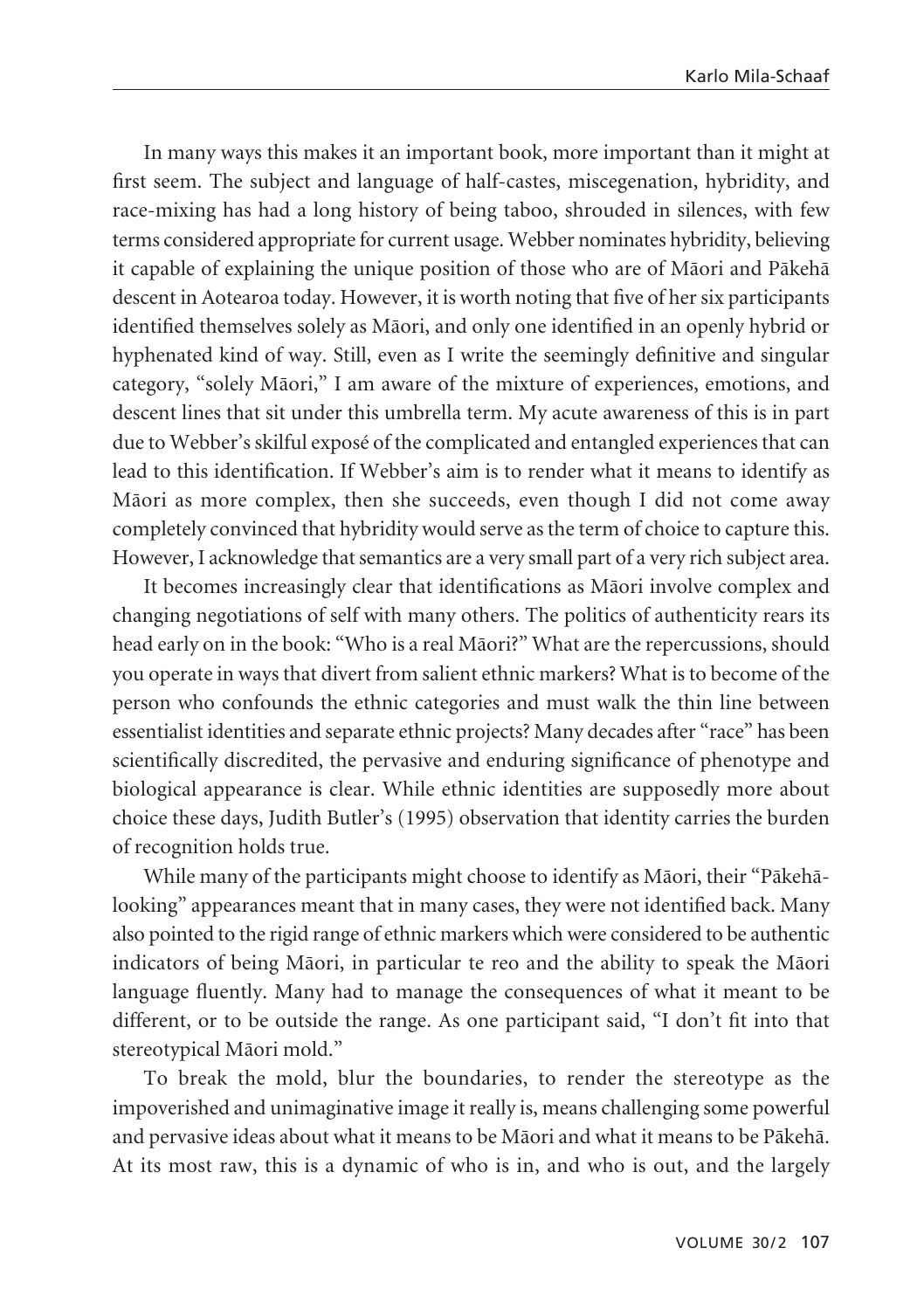unexamined rationale of "why?" The murkiness and discomfort of having to wade though the often-unexamined why, or choosing to skirt some of its edges, or selecting a vantage point or specific battleground, form the identity territory covered in the book. Webber has chosen people who have often navigated the space in-between by walking different lines at different times of their lives. One participant, Matt, talks of deliberately avoiding or eluding a Mäori identification, choosing to illuminate another part of his heritage (Tahitian, Rarotongan). But as he learns, "To be ashamed of a part of your life is mamae" (pain). He later chooses to wear a moko and tattoo his identity visually on his face so that it cannot be hidden.

It is to New Zealand's discredit that these identity stories do encapsulate so much mamae. The message that participants heard and felt from a very early age outside of safe family environments was that to be Mäori was to be something undesirable, something not worth being. Colour-blind or empty ethnic choices of neutral nothingness were often easier in hostile environments. As self-esteem survival strategies, a number of participants chose to be Mäori at home and something else at school. Many school environments were not enabling or equipping. The role of tertiary institutions as more positive and informed spaces, providing valuable knowledge often withheld at a school level, came to the fore in a number of stories.

Ultimately, these are identity stories of negotiation, dependent on knowledge and resources, showing that identifications changed over time and were fluid and flexible, although always subject to the politics of recognition. As one participant said, she has "much more whakaaro [thought] behind" what it means to be Mäori after a lifetime of negotiating and having to deal with and react to what, after reading through the stories, clearly strikes you as being "other people's stuff" (and problem). To be privy to the way people have thought through these issues, educated themselves in different ways, informed their thinking, and found ways of interacting with dignity in contexts of often overt hostility and racism feels like a privilege. The conversations feel precious. I pay tribute to Melinda Webber, whose role as primary researcher (and more importantly, primary audience) feels pivotal to the success of the book. Her calm, clear, conscious presence can be felt throughout the text, from the first page to the end.

Webber walks the right line of in-between. She reveals without revealing too much. While the participants are present, almost breathing off the page, they do not feel vulnerable or exposed. Still, we rarely talk freely or openly about these issues in our country. Pondering this, one has to speculate that possibly it is a rarity for us to collectively create conditions of safety for these conversations to be spoken into. So it